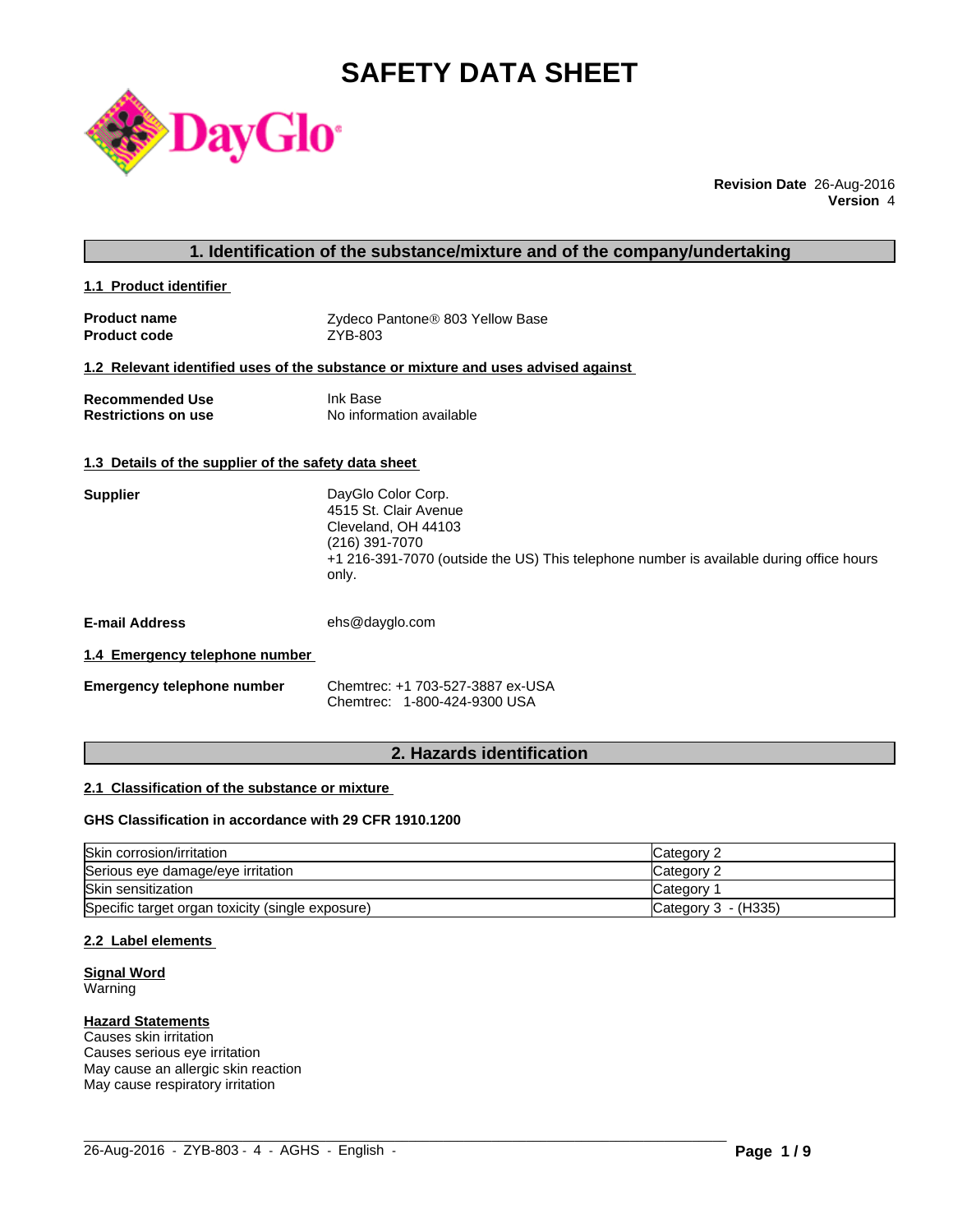

## **Precautionary Statements - Prevention**

Wash face, hands and any exposed skin thoroughly after handling Avoid breathing dust/fume/gas/mist/vapors/spray Contaminated work clothing should not be allowed out of the workplace Use only outdoors or in a well-ventilated area Wear protective gloves/clothing and eye/face protection

IF IN EYES: Rinse cautiously with water for several minutes. Remove contact lenses, if present and easy to do. Continue rinsing If eye irritation persists: Get medical advice/attention IF ON SKIN: Wash with plenty of water and soap Take off contaminated clothing and wash it before reuse If skin irritation or rash occurs: Get medical advice/attention IF INHALED: Remove person to fresh air and keep comfortable for breathing Call a POISON CENTER or doctor if you feel unwell

#### **Precautionary Statements - Storage**

Store in a well-ventilated place. Keep container tightly closed Store locked up

#### **Precautionary Statements - Disposal**

Dispose of contents/container to an approved waste disposal plant

#### **2.3. Other Hazards Hazards not otherwise classified (HNOC)**

Not Applicable

#### **2.4 Other information**

Not Applicable

**Unknown Acute Toxicity** < 1% of the mixture consists of ingredient(s) of unknown toxicity

## **3. Composition/Information on Ingredients**

#### **Substance Mixture**

| <b>Chemical Name</b>                       | <b>CAS-No</b> | Weight %       |
|--------------------------------------------|---------------|----------------|
| Tripropylene glycol diacrylate             | 42978-66-5    | $20 -$<br>∙ 30 |
| Ethoxylated trimethylolpropane triacrylate | 28961-43-5    | 20 -<br>-30    |
| $\mathsf {T}$ alc                          | 14807-96-6    |                |
| $-1$                                       | .<br>.        |                |

The exact percentage (concentration) of composition has been withheld as a trade secret.

## **4. First aid measures**

#### **4.1 Description of first-aid measures**

| <b>General advice</b> | No information available.                                                                                                                                                                                                 |
|-----------------------|---------------------------------------------------------------------------------------------------------------------------------------------------------------------------------------------------------------------------|
| Eye contact           | Immediately flush with plenty of water. After initial flushing, remove any contact lenses and<br>continue flushing for at least 15 minutes. Keep eye wide open while rinsing. Seek<br>immediate medical attention/advice. |
| <b>Skin contact</b>   | Wash off immediately with soap and plenty of water. Remove all contaminated clothes and                                                                                                                                   |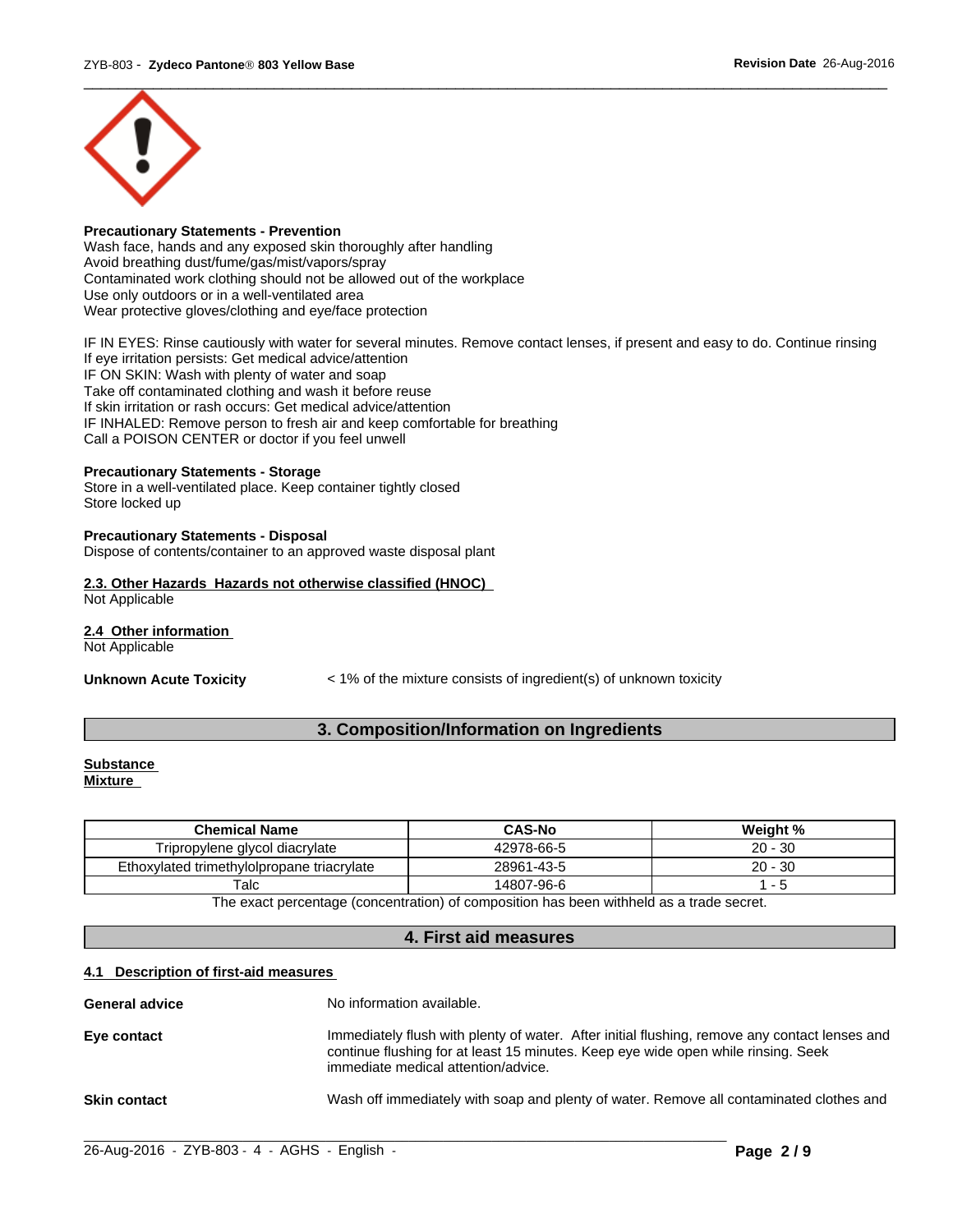|                   | shoes. Call a physician immediately.                                           |
|-------------------|--------------------------------------------------------------------------------|
| <b>Inhalation</b> | Move to fresh air. If symptoms persist, call a physician.                      |
| <b>Ingestion</b>  | Do NOT induce vomiting. Drink plenty of water. Consult a physician.            |
|                   | 4.2 Most important symptoms and effects, both acute and delayed                |
| <b>Symptoms</b>   | See Section 2.2, Label Elements and/or Section 11, Toxicological effects.      |
|                   | 4.3 Indication of any immediate medical attention and special treatment needed |
|                   |                                                                                |

**Notes to physician** Treat symptomatically.

## **5. Fire-Fighting Measures**

#### **5.1 Extinguishing media**

#### **Suitable extinguishing media**

Use extinguishing measures that are appropriate to local circumstances and the surrounding environment.

**Unsuitable Extinguishing Media** None.

#### **5.2 Special hazards arising from the substance or mixture**

**Special Hazard** None known based on information supplied

**Hazardous Combustion Products** Carbon oxides. Nitrogen oxides (NOx).

**Explosion Data Sensitivity to Mechanical Impact** None. **Sensitivity to Static Discharge** None.

### **5.3 Advice for firefighters**

As in any fire, wear self-contained breathing apparatus pressure-demand, MSHA/NIOSH (approved or equivalent) and full protective gear.

### **6. Accidental Release Measures**

#### **6.1 Personal precautions, protective equipment and emergency procedures**

Ensure adequate ventilation, especially in confined areas. Use personal protective equipment.

#### **6.2 Environmental precautions**

Prevent product from entering drains. See Section 12 for additional Ecological information.

#### **6.3 Methods and materials for containment and cleaning up**

| <b>Methods for Containment</b> | Dike to collect large liquid spills. Absorb with earth, sand or other non-combustible material<br>and transfer to containers for later disposal. |
|--------------------------------|--------------------------------------------------------------------------------------------------------------------------------------------------|
| Methods for cleaning up        | Soak up with inert absorbent material. Keep in suitable and closed containers for disposal.                                                      |
|                                | 7. Handling and storage                                                                                                                          |

## **7.1 Precautions for safe handling**

| Advice on safe handling | Prevent contact with skin, eyes and clothing. Wash thoroughly after handling.             |
|-------------------------|-------------------------------------------------------------------------------------------|
| <b>Hygiene measures</b> | When using, do not eat, drink or smoke. Handle in accordance with good industrial hygiene |

 $\_$  ,  $\_$  ,  $\_$  ,  $\_$  ,  $\_$  ,  $\_$  ,  $\_$  ,  $\_$  ,  $\_$  ,  $\_$  ,  $\_$  ,  $\_$  ,  $\_$  ,  $\_$  ,  $\_$  ,  $\_$  ,  $\_$  ,  $\_$  ,  $\_$  ,  $\_$  ,  $\_$  ,  $\_$  ,  $\_$  ,  $\_$  ,  $\_$  ,  $\_$  ,  $\_$  ,  $\_$  ,  $\_$  ,  $\_$  ,  $\_$  ,  $\_$  ,  $\_$  ,  $\_$  ,  $\_$  ,  $\_$  ,  $\_$  ,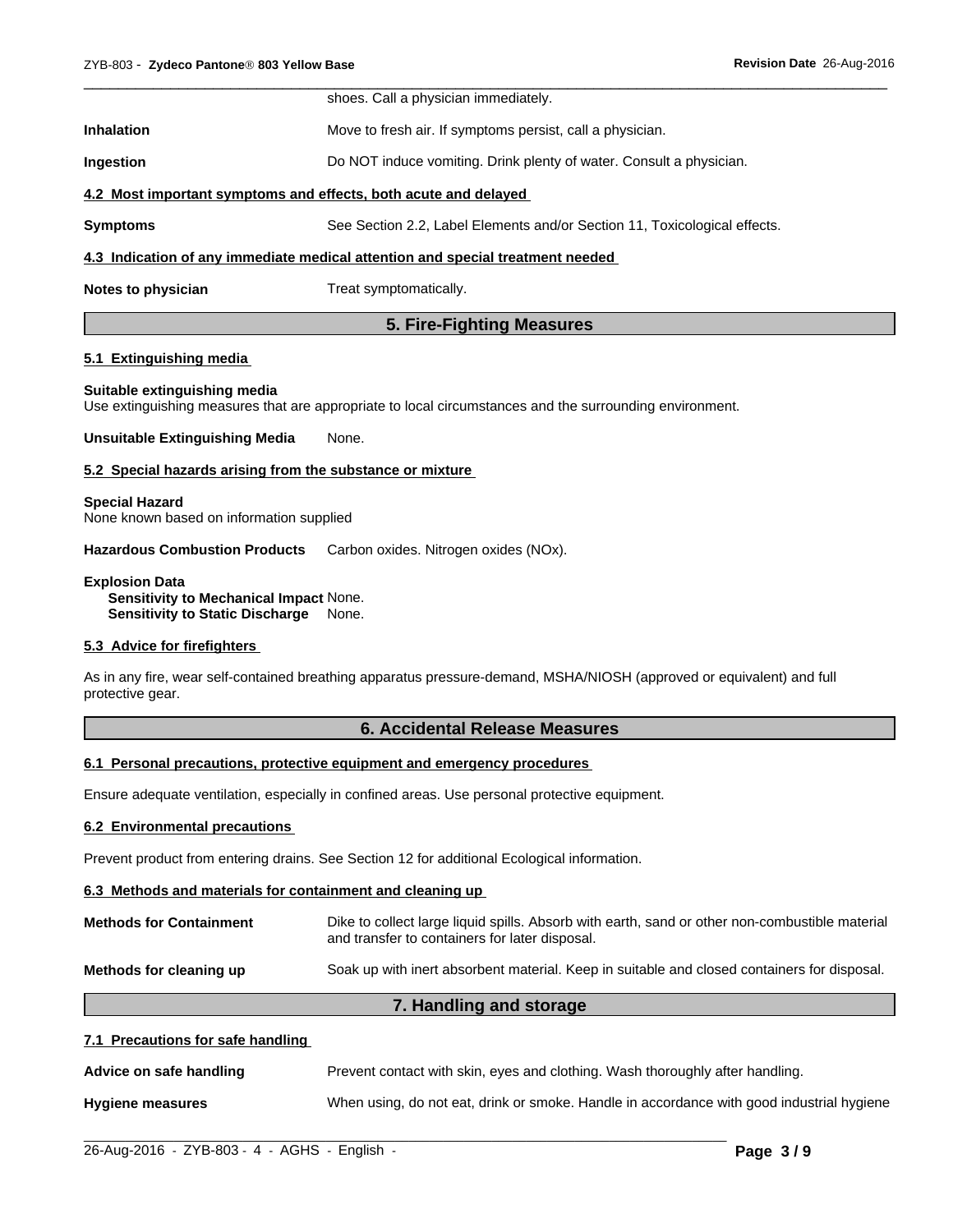and safety practice.

## **7.2 Conditions for safe storage, including any incompatibilities**

| <b>Storage Conditions</b> | Keep at temperatures below .? °C. Protect from light. |
|---------------------------|-------------------------------------------------------|
| <b>Materials to Avoid</b> | No materials to be especially mentioned.              |

## **8. Exposure controls/personal protection**

 $\overline{\phantom{a}}$  ,  $\overline{\phantom{a}}$  ,  $\overline{\phantom{a}}$  ,  $\overline{\phantom{a}}$  ,  $\overline{\phantom{a}}$  ,  $\overline{\phantom{a}}$  ,  $\overline{\phantom{a}}$  ,  $\overline{\phantom{a}}$  ,  $\overline{\phantom{a}}$  ,  $\overline{\phantom{a}}$  ,  $\overline{\phantom{a}}$  ,  $\overline{\phantom{a}}$  ,  $\overline{\phantom{a}}$  ,  $\overline{\phantom{a}}$  ,  $\overline{\phantom{a}}$  ,  $\overline{\phantom{a}}$ 

## **8.1 Exposure Guidelines**

| Chemical Name | <b>ACGIH TLV</b>        | <b>OSHA PEL</b>                       | <b>British Columbia</b> | Alberta                 | Quebec                  | <b>Ontario TWAEV</b>    |
|---------------|-------------------------|---------------------------------------|-------------------------|-------------------------|-------------------------|-------------------------|
| Talc          | TWA: $2 \text{ mg/m}^3$ | TWA: 20 mppcf if                      | TWA: $2 \text{ mg/m}^3$ | TWA: $2 \text{ mq/m}^3$ | TWA: $3 \text{ mg/m}^3$ | TWA: $2 \text{ mg/m}^3$ |
| 14807-96-6    |                         | particulate matter 1% Quartz or more. |                         |                         |                         |                         |
|               | containing no           | use Quartz limit                      |                         |                         |                         |                         |
|               | asbestos and <1%        |                                       |                         |                         |                         |                         |
|               | crystalline silica,     |                                       |                         |                         |                         |                         |
|               | respirable fraction     |                                       |                         |                         |                         |                         |

### **8.2 Appropriate engineering controls**

| <b>Engineering Measures</b> | Showers              |
|-----------------------------|----------------------|
|                             | Eyewash stations     |
|                             | Ventilation systems. |
|                             |                      |

## **8.3 Individual protection measures, such as personal protective equipment**

| <b>Eve/Face Protection</b>    | Wear chemical-resistant glasses and/or goggles and a face shield when eye and face<br>contact is possible due to handling and processing of material. |
|-------------------------------|-------------------------------------------------------------------------------------------------------------------------------------------------------|
| Skin and body protection      | Wear chemical resistant footwear and clothing such as gloves, an apron or a whole body<br>suit as appropriate.                                        |
| <b>Respiratory protection</b> | . NIOSH/MSHA approved respiratory protection should be worn if exposure is anticipated.                                                               |
| <b>Hygiene measures</b>       | See section 7 for more information                                                                                                                    |

 $\_$  ,  $\_$  ,  $\_$  ,  $\_$  ,  $\_$  ,  $\_$  ,  $\_$  ,  $\_$  ,  $\_$  ,  $\_$  ,  $\_$  ,  $\_$  ,  $\_$  ,  $\_$  ,  $\_$  ,  $\_$  ,  $\_$  ,  $\_$  ,  $\_$  ,  $\_$  ,  $\_$  ,  $\_$  ,  $\_$  ,  $\_$  ,  $\_$  ,  $\_$  ,  $\_$  ,  $\_$  ,  $\_$  ,  $\_$  ,  $\_$  ,  $\_$  ,  $\_$  ,  $\_$  ,  $\_$  ,  $\_$  ,  $\_$  ,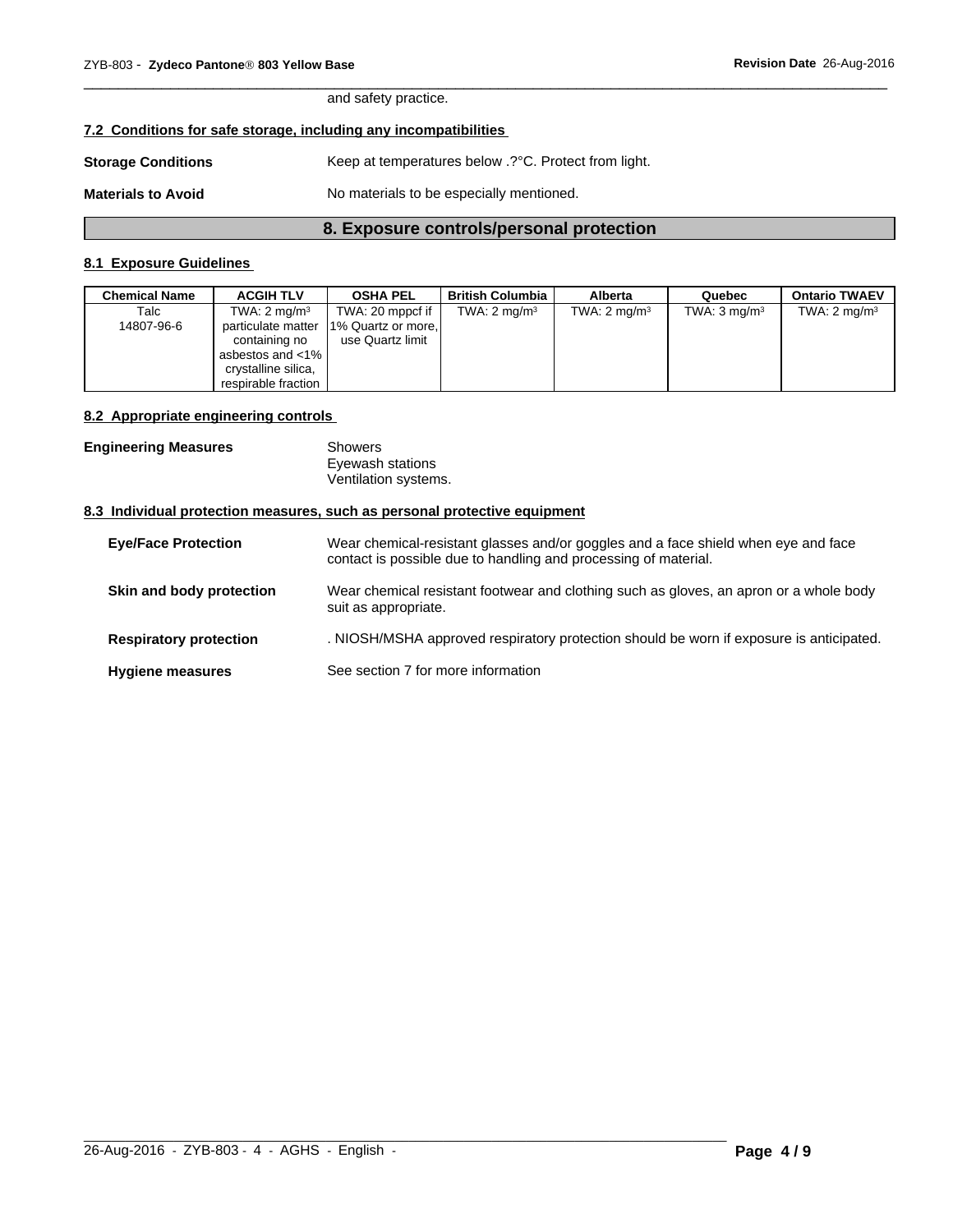## **9. Physical and chemical properties**

 $\overline{\phantom{a}}$  ,  $\overline{\phantom{a}}$  ,  $\overline{\phantom{a}}$  ,  $\overline{\phantom{a}}$  ,  $\overline{\phantom{a}}$  ,  $\overline{\phantom{a}}$  ,  $\overline{\phantom{a}}$  ,  $\overline{\phantom{a}}$  ,  $\overline{\phantom{a}}$  ,  $\overline{\phantom{a}}$  ,  $\overline{\phantom{a}}$  ,  $\overline{\phantom{a}}$  ,  $\overline{\phantom{a}}$  ,  $\overline{\phantom{a}}$  ,  $\overline{\phantom{a}}$  ,  $\overline{\phantom{a}}$ 

| 9.1 Information on basic physical and chemical properties |                          |                          |
|-----------------------------------------------------------|--------------------------|--------------------------|
| <b>Physical state</b>                                     | Liquid                   |                          |
| Appearance                                                | Liquid                   |                          |
| Color                                                     | Yellow                   |                          |
| Odor                                                      | Acrylates                |                          |
| <b>Odor Threshold</b>                                     | No information available |                          |
| <b>Property</b>                                           | <b>Values</b>            | Remarks • Methods        |
| pН                                                        |                          | No information available |
| <b>Melting/freezing point</b>                             |                          | No information available |
| Boiling point/boiling range                               | > 94 °C / 201 °F         |                          |
| <b>Flash Point</b>                                        | $> 94$ °C $/ > 201$ °F   |                          |
| <b>Evaporation rate</b>                                   |                          | No information available |
| Flammability (solid, gas)                                 |                          | No information available |
| <b>Flammability Limits in Air</b>                         |                          |                          |
| upper flammability limit                                  |                          | No information available |
| lower flammability limit                                  |                          | No information available |
| Vapor pressure                                            |                          | No information available |
| Vapor density                                             |                          | No information available |
| <b>Specific Gravity</b>                                   | 1.18                     |                          |
| <b>Water solubility</b>                                   | Insoluble in water       |                          |
| Solubility in other solvents                              |                          | No information available |
| <b>Partition coefficient</b>                              |                          | No information available |
| <b>Autoignition temperature</b>                           |                          | No information available |
| <b>Decomposition temperature</b>                          |                          | No information available |
| Viscosity, kinematic                                      |                          | No information available |
| Viscosity, dynamic                                        |                          | No information available |
| <b>Explosive properties</b>                               |                          | No information available |
| <b>Oxidizing Properties</b>                               |                          | No information available |
|                                                           |                          |                          |

**9.2 Other information Volatile organic compounds (VOC)** 12 g/L **content**

## **10. Stability and Reactivity**

 $\_$  ,  $\_$  ,  $\_$  ,  $\_$  ,  $\_$  ,  $\_$  ,  $\_$  ,  $\_$  ,  $\_$  ,  $\_$  ,  $\_$  ,  $\_$  ,  $\_$  ,  $\_$  ,  $\_$  ,  $\_$  ,  $\_$  ,  $\_$  ,  $\_$  ,  $\_$  ,  $\_$  ,  $\_$  ,  $\_$  ,  $\_$  ,  $\_$  ,  $\_$  ,  $\_$  ,  $\_$  ,  $\_$  ,  $\_$  ,  $\_$  ,  $\_$  ,  $\_$  ,  $\_$  ,  $\_$  ,  $\_$  ,  $\_$  ,

#### **10.1 Reactivity**

No data available

#### **10.2 Chemical stability**

Stable

#### **10.3 Possibility of hazardous reactions**

None under normal processing.

#### **10.4 Conditions to Avoid**

Heat (temperatures above flash point), sparks, ignition points, flames, static electricity.

#### **10.5 Incompatible Materials**

None known based on information supplied.

#### **10.6 Hazardous Decomposition Products**

None known based on information supplied.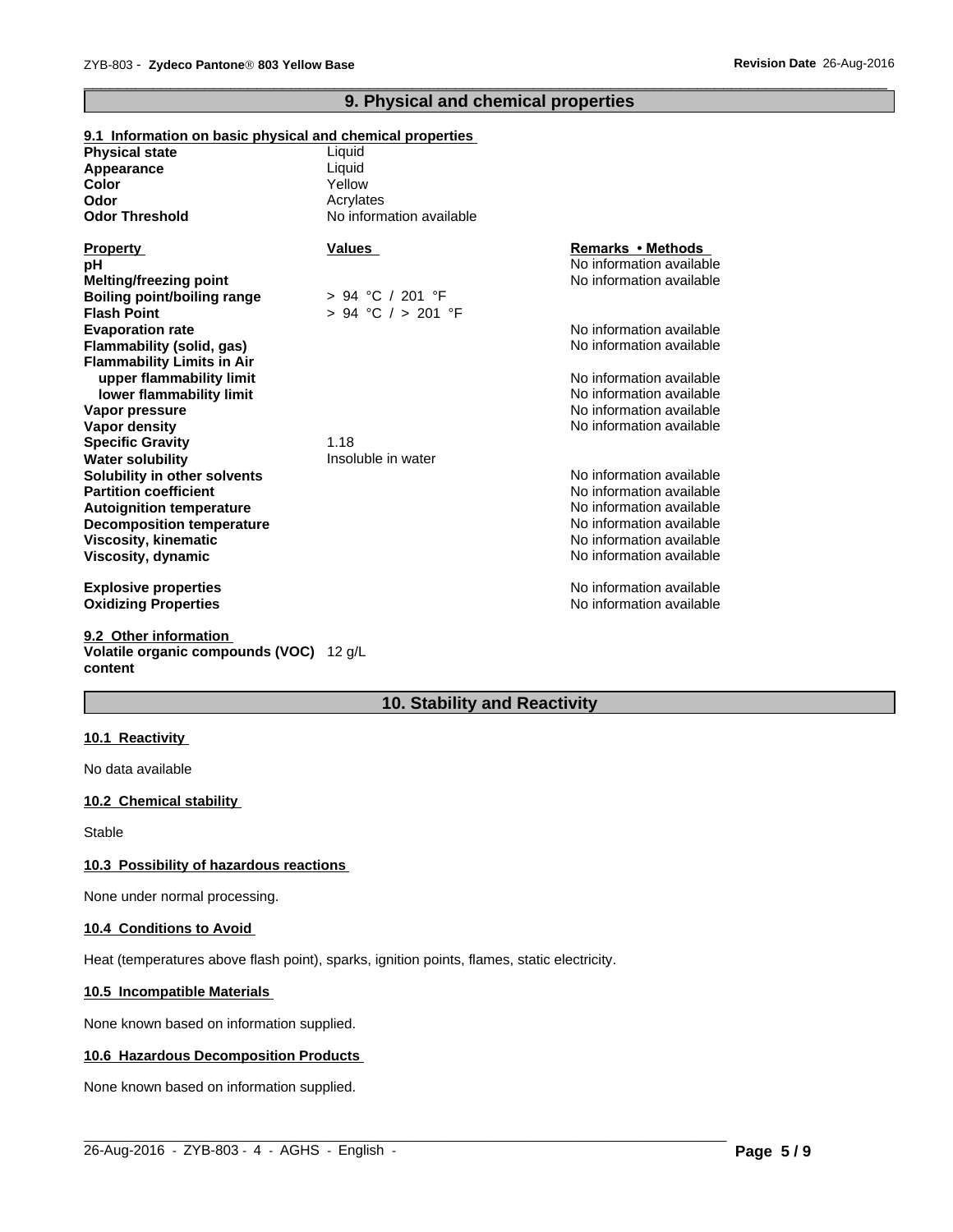### **11. Toxicological information**

 $\overline{\phantom{a}}$  ,  $\overline{\phantom{a}}$  ,  $\overline{\phantom{a}}$  ,  $\overline{\phantom{a}}$  ,  $\overline{\phantom{a}}$  ,  $\overline{\phantom{a}}$  ,  $\overline{\phantom{a}}$  ,  $\overline{\phantom{a}}$  ,  $\overline{\phantom{a}}$  ,  $\overline{\phantom{a}}$  ,  $\overline{\phantom{a}}$  ,  $\overline{\phantom{a}}$  ,  $\overline{\phantom{a}}$  ,  $\overline{\phantom{a}}$  ,  $\overline{\phantom{a}}$  ,  $\overline{\phantom{a}}$ 

#### **11.1 Acute toxicity**

#### **Numerical measures of toxicity: Product Information**

**Unknown Acute Toxicity**  $\lt$  1% of the mixture consists of ingredient(s) of unknown toxicity

#### **Numerical measures of toxicity: Component Information**

| <b>Chemical Name</b>                        | LD50 Oral         | <b>LD50 Dermal</b> | <b>LC50 Inhalation</b> |
|---------------------------------------------|-------------------|--------------------|------------------------|
| $- \cdot$<br>Tripropylene glycol diacrylate | Rat<br>3000 mg/kg | Rabbit<br>g/kg     |                        |
| 42978-66-5                                  |                   |                    |                        |

 $\_$  ,  $\_$  ,  $\_$  ,  $\_$  ,  $\_$  ,  $\_$  ,  $\_$  ,  $\_$  ,  $\_$  ,  $\_$  ,  $\_$  ,  $\_$  ,  $\_$  ,  $\_$  ,  $\_$  ,  $\_$  ,  $\_$  ,  $\_$  ,  $\_$  ,  $\_$  ,  $\_$  ,  $\_$  ,  $\_$  ,  $\_$  ,  $\_$  ,  $\_$  ,  $\_$  ,  $\_$  ,  $\_$  ,  $\_$  ,  $\_$  ,  $\_$  ,  $\_$  ,  $\_$  ,  $\_$  ,  $\_$  ,  $\_$  ,

#### **11.2 Information on toxicological effects**

#### **Skin corrosion/irritation**

Product Information • Causes burns Component Information • No information available

#### **Serious eye damage/eye irritation**

Product Information • Risk of serious damage to eyes Component Information • No information available

#### **Respiratory or skin sensitization**

Product Information • May cause sensitization of susceptible persons Component Information • No information available

#### **Germ cell mutagenicity**

Product Information

• No information available

Component Information • No information available

## **Carcinogenicity**

Product Information • Contains no ingredient listed as a carcinogen Component Information • No information available

#### **Reproductive toxicity**

Product Information  $\overline{\cdot}$  No information available Component Information • No information available

**STOT - single exposure** No information available

**STOT - repeated exposure** No information available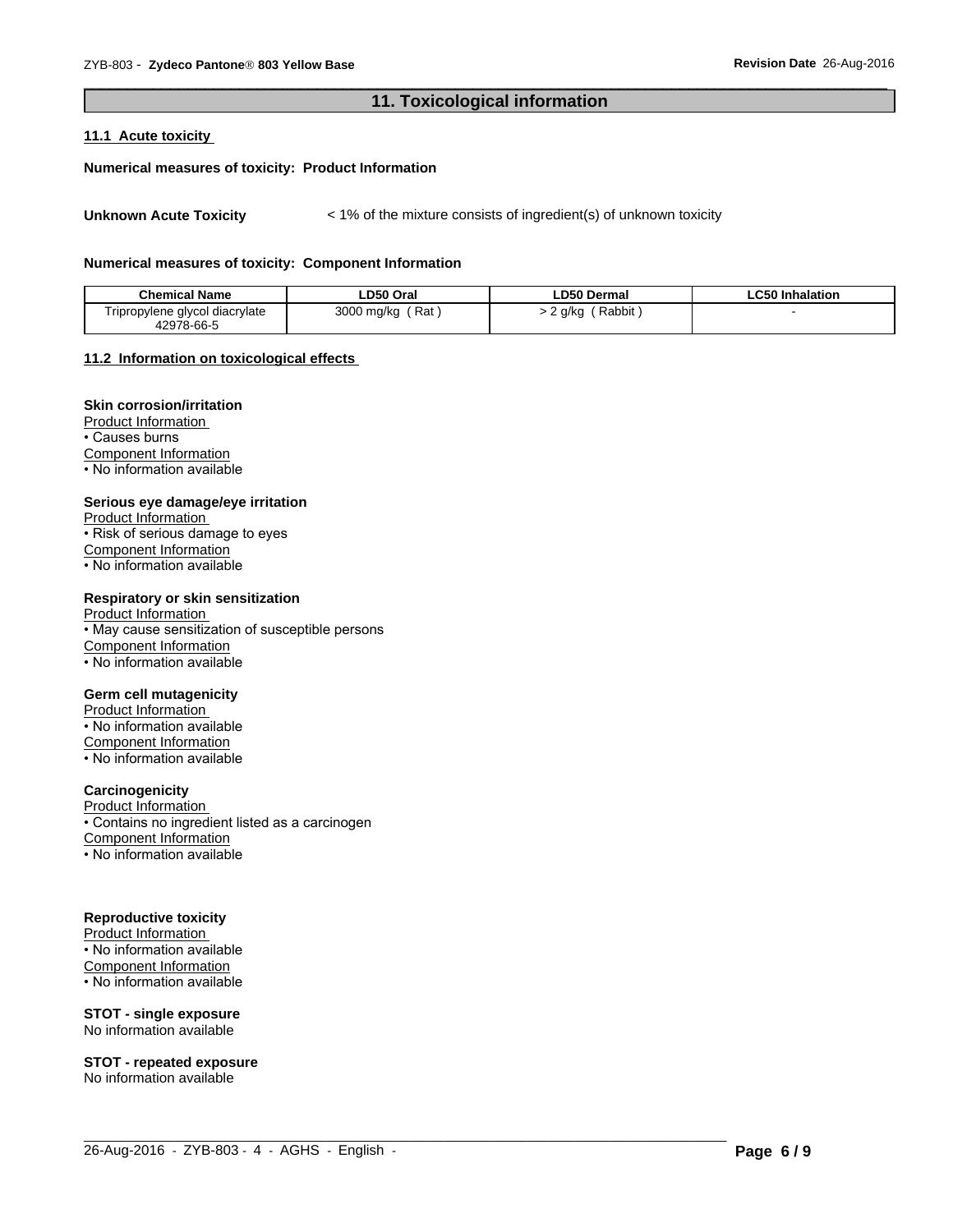## **Other adverse effects**

Product Information • No information available

Component Information

• No information available

## **Aspiration hazard**

Product Information • No information available Component Information • No information available

## **12. Ecological information**

 $\overline{\phantom{a}}$  ,  $\overline{\phantom{a}}$  ,  $\overline{\phantom{a}}$  ,  $\overline{\phantom{a}}$  ,  $\overline{\phantom{a}}$  ,  $\overline{\phantom{a}}$  ,  $\overline{\phantom{a}}$  ,  $\overline{\phantom{a}}$  ,  $\overline{\phantom{a}}$  ,  $\overline{\phantom{a}}$  ,  $\overline{\phantom{a}}$  ,  $\overline{\phantom{a}}$  ,  $\overline{\phantom{a}}$  ,  $\overline{\phantom{a}}$  ,  $\overline{\phantom{a}}$  ,  $\overline{\phantom{a}}$ 

## **12.1 Toxicity**

**Ecotoxicity No information available** 

< 1 % of the mixture consists of components(s) of unknown hazards to the aquatic environment

#### **Ecotoxicity effects**

| <b>Chemical Name</b>                         | <b>Toxicity to algae</b>                      | <b>Toxicity to fish</b>                             | Toxicity to daphnia and other<br>aquatic invertebrates |
|----------------------------------------------|-----------------------------------------------|-----------------------------------------------------|--------------------------------------------------------|
| Tripropylene glycol diacrylate<br>42978-66-5 | EC50: 72 h Desmodesmus<br>subspicatus 28 mg/L |                                                     | EC50: 48 h Daphnia magna 88.7<br>ma/L                  |
| Talc<br>14807-96-6                           |                                               | LC50: 96 h Brachydanio rerio 100<br>a/L semi-static |                                                        |

## **12.2 Persistence and degradability**

No information available.

#### **12.3 Bioaccumulative potential**

Discharge into the environment must be avoided

| <b>Chemical Name</b>           | loa<br>Pow        |
|--------------------------------|-------------------|
| Tripropylene glycol diacrylate | . – –<br><u>.</u> |
| 10070<br>. ನ-66-೯              |                   |

#### **12.4 Mobility in soil**

No information available.

#### **12.5 Other adverse effects**

No information available

## **13. Disposal Considerations**

#### **13.1 Waste treatment methods**

Dispose of in accordance with federal, state, and local regulations.

## **14. Transport Information**

MEX **MEX** Not regulated

**IMDG** Not regulated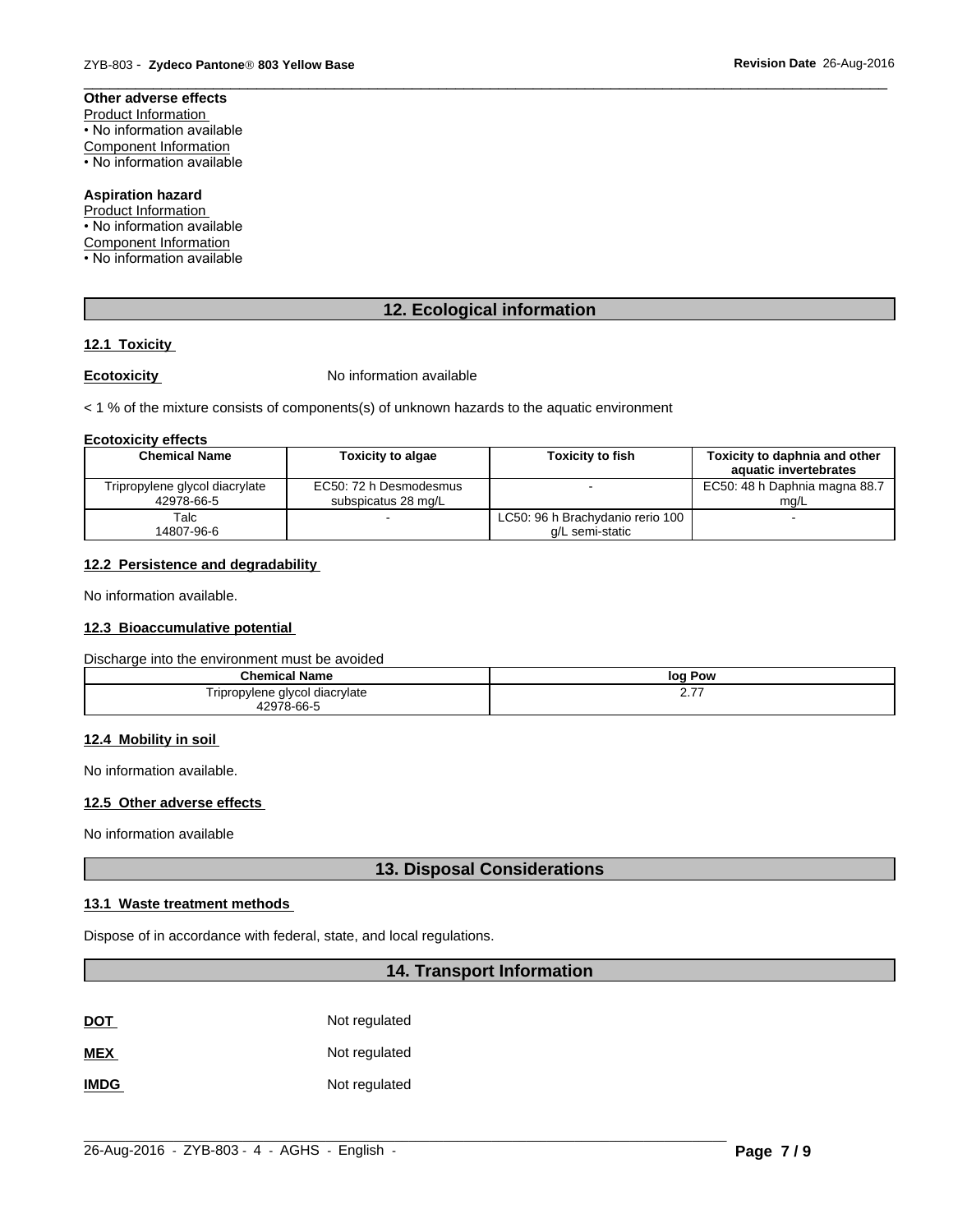$\overline{\phantom{a}}$  ,  $\overline{\phantom{a}}$  ,  $\overline{\phantom{a}}$  ,  $\overline{\phantom{a}}$  ,  $\overline{\phantom{a}}$  ,  $\overline{\phantom{a}}$  ,  $\overline{\phantom{a}}$  ,  $\overline{\phantom{a}}$  ,  $\overline{\phantom{a}}$  ,  $\overline{\phantom{a}}$  ,  $\overline{\phantom{a}}$  ,  $\overline{\phantom{a}}$  ,  $\overline{\phantom{a}}$  ,  $\overline{\phantom{a}}$  ,  $\overline{\phantom{a}}$  ,  $\overline{\phantom{a}}$ **IATA** Not regulated

## **15. Regulatory information**

#### **15.1 International Inventories**

| <b>TSCA</b>          | Complies                 |
|----------------------|--------------------------|
| <b>DSL</b>           | -                        |
| <b>EINECS/ELINCS</b> | -                        |
| <b>ENCS</b>          | -                        |
| <b>IECSC</b>         | $\overline{\phantom{0}}$ |
| <b>KECL</b>          | -                        |
| <b>PICCS</b>         | $\overline{\phantom{0}}$ |
| <b>AICS</b>          | -                        |
| <b>NZIOC</b>         | -                        |

**TSCA** - United States Toxic Substances Control Act Section 8(b) Inventory

**DSL** - Canadian Domestic Substances List

**EINECS/ELINCS** - European Inventory of Existing Chemical Substances/European List of Notified Chemical Substances

**PICCS** - Philippines Inventory of Chemicals and Chemical Substances

**ENCS** - Japan Existing and New Chemical Substances

**IECSC** - China Inventory of Existing Chemical Substances

**KECL** - Korean Existing and Evaluated Chemical Substances

**PICCS** - Philippines Inventory of Chemicals and Chemical Substances

**AICS** - Australian Inventory of Chemical Substances

**NZIoC** - New Zealand Inventory of Chemicals

#### **15.2 U.S. Federal Regulations**

#### **SARA 313**

Section 313 of Title III of the Superfund Amendments and Reauthorization Act of 1986 (SARA). This product does not contain any chemicals which are subject to the reporting requirements of the Act and Title 40 of the Code of Federal Regulations, Part 372

#### **15.3 Pesticide Information**

Not applicable

#### **15.4 U.S. State Regulations**

#### **California Proposition 65**

This product does not contain any Proposition 65 chemicals

|                                                                                                                                                                                                                                                              |                                                                                                                                                                                                                                           | <b>16. Other information</b>                                                       |                          |                                           |
|--------------------------------------------------------------------------------------------------------------------------------------------------------------------------------------------------------------------------------------------------------------|-------------------------------------------------------------------------------------------------------------------------------------------------------------------------------------------------------------------------------------------|------------------------------------------------------------------------------------|--------------------------|-------------------------------------------|
| NFPA                                                                                                                                                                                                                                                         | <b>Health Hazard -</b>                                                                                                                                                                                                                    | Flammability -                                                                     | Instability -            | <b>Physical and chemical</b><br>hazards - |
| HMIS                                                                                                                                                                                                                                                         | Health Hazard 2*                                                                                                                                                                                                                          | <b>Flammability 1</b>                                                              | <b>Physical Hazard 2</b> | Personal protection X                     |
| Legend:<br>Ceiling (C)<br>DOT (Department of Transportation)<br>EPA (Environmental Protection Agency)<br>International Air Transport Association (IATA)<br>NTP (National Toxicology Program)<br>PEL (Permissible Exposure Limit)<br>Reportable Quantity (RQ) | ACGIH (American Conference of Governmental Industrial Hygienists)<br>IARC (International Agency for Research on Cancer)<br>International Maritime Dangerous Goods (IMDG)<br>NIOSH (National Institute for Occupational Safety and Health) | OSHA (Occupational Safety and Health Administration of the US Department of Labor) |                          |                                           |

 $\_$  ,  $\_$  ,  $\_$  ,  $\_$  ,  $\_$  ,  $\_$  ,  $\_$  ,  $\_$  ,  $\_$  ,  $\_$  ,  $\_$  ,  $\_$  ,  $\_$  ,  $\_$  ,  $\_$  ,  $\_$  ,  $\_$  ,  $\_$  ,  $\_$  ,  $\_$  ,  $\_$  ,  $\_$  ,  $\_$  ,  $\_$  ,  $\_$  ,  $\_$  ,  $\_$  ,  $\_$  ,  $\_$  ,  $\_$  ,  $\_$  ,  $\_$  ,  $\_$  ,  $\_$  ,  $\_$  ,  $\_$  ,  $\_$  ,